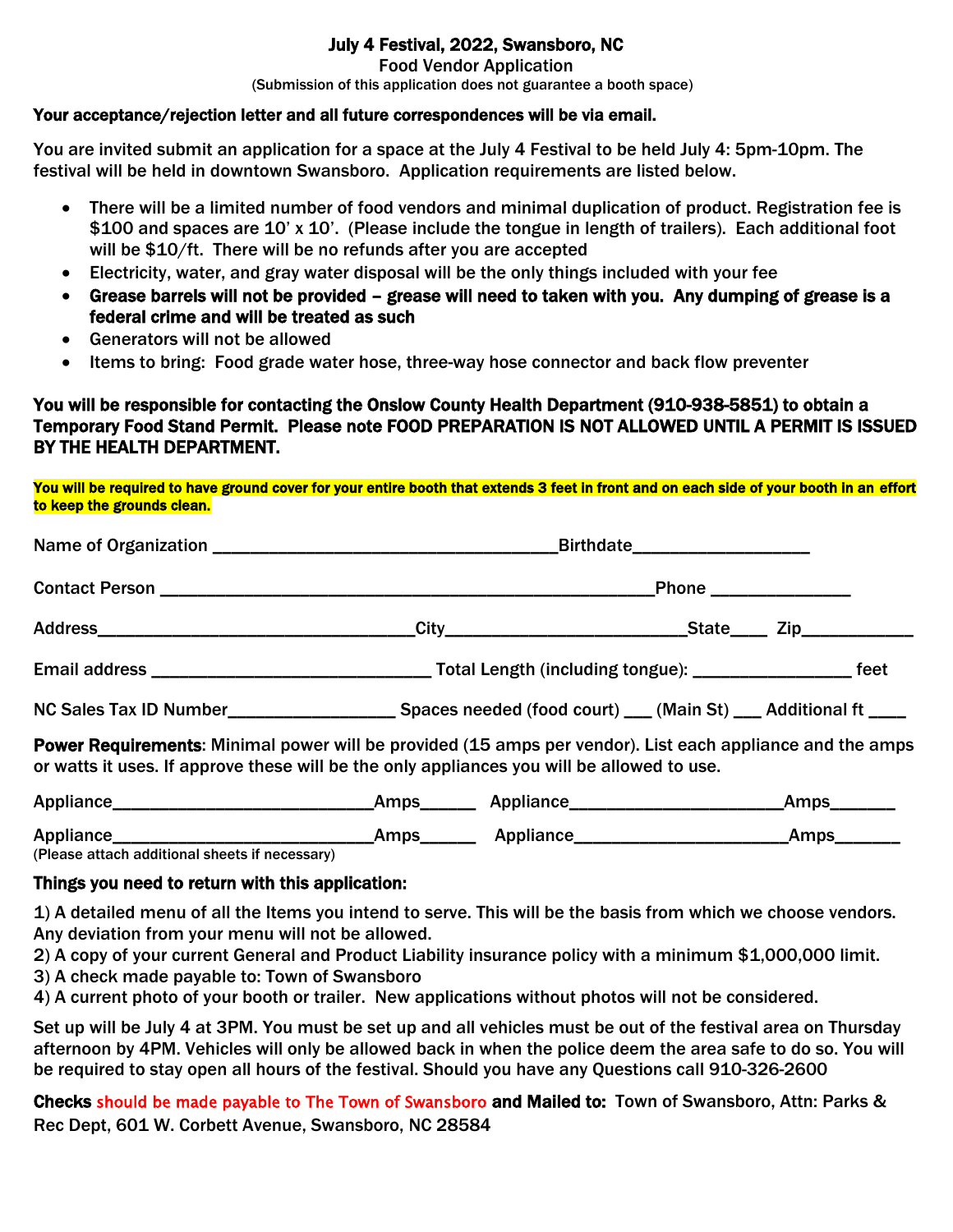# **Vendor Guidelines for the Swansboro July 4 Celebration**

- Vendor setup will begin on July 4 at 3:00pm.
- Check In WITH YOUR VEHICLE/EQUIPMENT/TRAILER at the stage area, corner of Front and Church Streets, Swansboro. Please travel down CHURCH street and make a left turn onto Front Street.
- This is to be the **ONLY** entry into the vendor area by vendors.
- Your booth location will be verified at check in. ALL VENDORS MUST FOLLOW CHECK IN PROCEDURE.
- **Only (1) vehicle per vendor space will be permitted at VENDOR CHECK-IN and within FESTIVAL AREA at a time.**
- **Remove vehicle from Festival Area prior to setting up. All vehicles should be off the street by 4:00PM.**
- There is no designated Vendor parking area. Parking is available on side streets wherever there is not a NO Parking sign.
- Festival vendor hours 5pm-10pm.
- No vehicle is allowed within festival area for breakdown until after fireworks have ended and police department has determined safety. **Booths must remain open during duration of entire festival.**
- Swansboro Festival is not responsible for your booth or contents within.
- In the event of inclement weather check our phone 910-326-2600 or website [www.swansborofestivals.com](http://www.swansborofestivals.com/) for update. The festival will only be cancelled in the case of a state of emergency. No refunds or credits will be given.
- This is a family-oriented festival for spectators of all ages and exhibited work must be in keeping with this atmosphere. The committee reserves the right to remove work that violates any of the festival rules.
- You must be responsible for your own required Sales Tax ID Number processing.
- You are responsible for removal of all your trash/garbage/boxes etc. upon exit. DO NOT LEAVE ITEMS AT YOUR SPACE
- We do not refund booth fees as stated in your application due to weather related conditions or cancellation on your part.
- You must not extend past your 10x10 space and are not allowed to sell or promote outside of your booth.
- We do not provide tent/table/chair, etc. **OR ELECTRICITY.**
- Music in booths should be held to a minimal level and will be monitored by committee in the event of complaints.
- Restrooms are available near the town dock and the Visitor's Center.
- If you need assistance, please locate a Festival volunteer wearing bright yellow shirt or come to Information Booth located on corner of Main St. and Front St.

**NO DOGS OR ANIMALS OF ANY KIND ARE ALLOWED WITHIN FESTIVAL AREA.** *We thank you for your participation at the Swansboro Festival and we look forward to being able to accept your application year after year by your support of our guidelines.**Questions or Information prior to festival ….910-326-2600 or email* Email: [dpylypiw@ci.swansboro.nc.us](mailto:dpylypiw@ci.swansboro.nc.us)

| <b>Credit Card Payment</b>                                                            |  |  |  |
|---------------------------------------------------------------------------------------|--|--|--|
| Check ONE _______VISA _______MASTERCARD _______DISCOVER                               |  |  |  |
|                                                                                       |  |  |  |
| CVV Security Code $\_\_\_\_\_\_\_\_\_\_\_\_\_\_$                                      |  |  |  |
| Expiration Date: Month ___ Year ___                                                   |  |  |  |
| I hereby authorize the Town of Swansboro to process my credit card for the amount due |  |  |  |

I agree to abide by all rules, regulations, and guidelines, presented by the Town of Swansboro. Violators will be subject to *dismissal without refund. I agree to the liability/hold harmless statement provided. I understand that the Town of Swansboro*  reserves the right to deny any application even if the applicant has participated in the show before. I understand that reasonable security will be provided, but I will not hold the Town of Swansboro, or their representatives liable for loss, damage, or injury.

Submission of application indicates that participant hereby indemnifies and shall defend and hold harmless the Town of *Swansboro, their employees, and their volunteers from and against all suits, actions, legal or administrative proceedings, claims, demands, damages, liabilities, monetary loss, interest, attorney's fees, costs and expenses of whatsoever kind or nature arising*